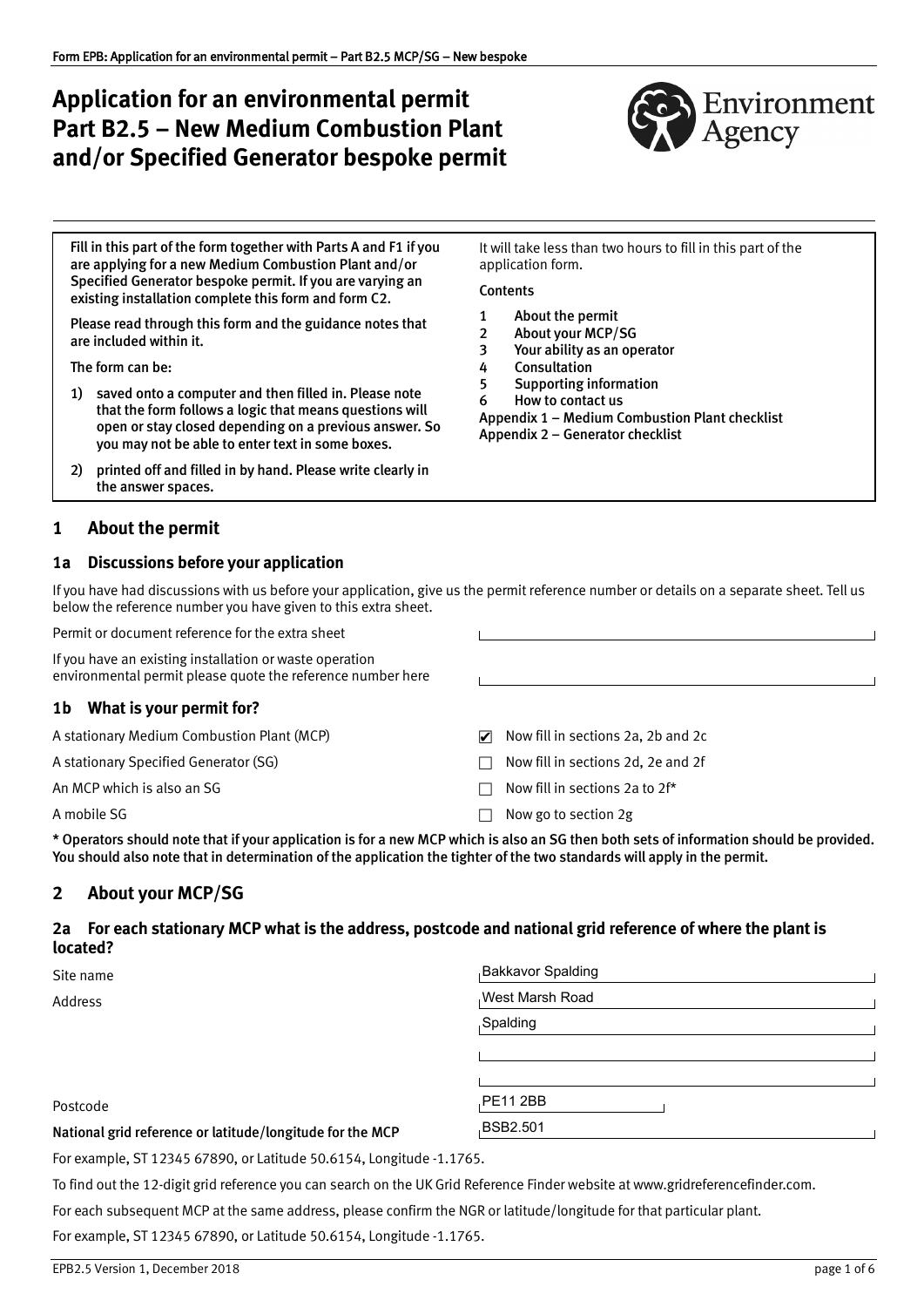# **2 About your MCP/SG, continued**

| National grid reference or latitude/longitude for the MCP |  |
|-----------------------------------------------------------|--|
| National grid reference or latitude/longitude for the MCP |  |
| National grid reference or latitude/longitude for the MCP |  |
| For each of your MCP activities complete Appendix 1.      |  |

## **2b Is your permit application for a new activity or substantially refurbished activity for MCPs with a total aggregated thermal input of 20MW thermal or more?**

No  $\Box$ 

Yes  $\Box$  You must either submit a report which shows how your MCP also meets the requirements of Schedule 24 of the Environmental Permitting Regulations which implement the relevant requirements of the Energy Efficiency Directive (2012/27/EU) (see www.gov.u[k/guidance/energy‐efficiency‐standards‐for‐industrial‐plants‐to‐get‐environmental‐](https://www.gov.uk/guidance/energy-efficiency-standards-for-industrial-plants-to-get-environmental-permits#additional-requirements-for-new-and-substantially-refurbished-combustion-plants) p[ermits#additional‐requirements‐for‐new‐and‐substantially‐refurbished‐combustion‐plants](https://www.gov.uk/guidance/energy-efficiency-standards-for-industrial-plants-to-get-environmental-permits#additional-requirements-for-new-and-substantially-refurbished-combustion-plants)) or an explanation of why Schedule 24 does not apply in your case.

#### **2c Is your permit application for an MCP:**

A unit greater than or equal to 20MW thermal?

Yes  $\square$ 

One that burns waste biomass as described in Article 3(18) (b) of MCPD?

No  $\blacksquare$ 

Yes  $\Box$ 

If so you should confirm whether it falls under the description of an EPR Part B activity as set out below:

Do any of the MCPs on site meet the criteria of a Chapter 1, Section 1.1 Part B activity?

No ✔

Yes  $\Box$ 

Do any of the MCPs on site meet the criteria of a Chapter 5, Section 5.1 Part B activity?

No ✔

Yes  $\square$ 

If you have answered Yes to either of these questions, then you must complete a Best Available Techniques assessment in line with the relevant Environmental Permitting technical guidance note (see supporting information that accompanies this form on Citizen Space website) and submit it in support of your application.

Please tell us the name of the local authority in which your MCP is located

## **2d For a stationary SG what is the site name, address, postcode and national grid reference?**

The 'site' means all the land the activity occupies. The grid reference should be taken at the centre of the site.

Give the site name and address.

| Site name                                                                                                          |                                                                                                                      |
|--------------------------------------------------------------------------------------------------------------------|----------------------------------------------------------------------------------------------------------------------|
| Address                                                                                                            | <u> 1980 - Jan James James James James James James James James James James James James James James James James J</u> |
|                                                                                                                    |                                                                                                                      |
|                                                                                                                    |                                                                                                                      |
|                                                                                                                    |                                                                                                                      |
| Postcode                                                                                                           |                                                                                                                      |
| National grid reference or latitude/longitude for the SG                                                           |                                                                                                                      |
| واللانا والمتحال المتاري والمتحال والمتحال والمتحال والمتحال والمتحال والمتحال والمتحال والمتحال والمتحال والمتحال |                                                                                                                      |

For the SG provide the 12‐digit Ordnance Survey national grid reference, or Latitude and Longitude expressed to 4 decimal places, for example Latitude 50.6154, Longitude ‐1.1765.

For each generator which comprises the Specified Generator complete Appendix 2.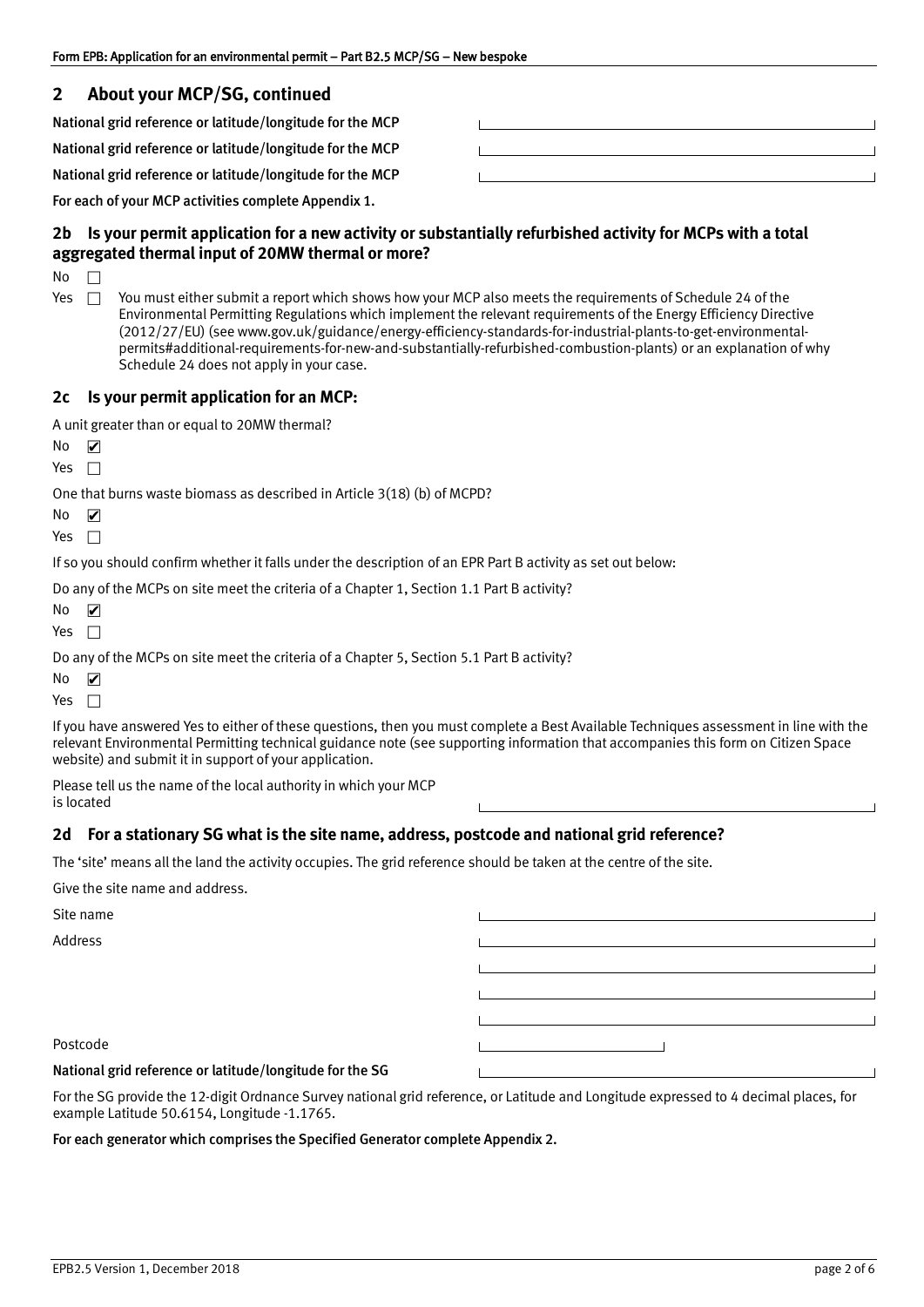## **2 About your MCP/SG, continued**

## **2e Is your permit application for a new activity or substantially refurbished activity for an SG with a total aggregated thermal input of 20MW thermal or more?**

 $\mathsf{No}$   $\Box$ 

Yes  $\Box$  You must either submit a report which shows how your MCP also meets the requirements of Schedule 24 of the Environmental Permitting Regulations which implement the relevant requirements of the Energy Efficiency Directive (2012/27/EU) (see [www.gov.uk/guidance/energy‐efficiency‐standards‐for‐industrial‐plants‐to‐get‐environmental‐](https://www.gov.uk/guidance/energy-efficiency-standards-for-industrial-plants-to-get-environmental-permits#additional-requirements-for-new-and-substantially-refurbished-combustion-plants) [permits#additional‐requirements‐for‐new‐and‐substantially‐refurbished‐combustion‐plants](https://www.gov.uk/guidance/energy-efficiency-standards-for-industrial-plants-to-get-environmental-permits#additional-requirements-for-new-and-substantially-refurbished-combustion-plants)) or an explanation of why Schedule 24 does not apply in your case.

#### **2f Is your permit application for an SG that is a unit greater than or equal to 20MW thermal?**

- $No \quad \Box$
- Yes  $\Box$  You should confirm whether it falls under the description of an EPR Part B activity as set out below:
	- Does the SG on site meet the criteria of a Chapter 1, Section 1.1 Part B activity?

 $No \ \ \Box$ 

Yes  $\Box$  You must complete a Best Available Techniques assessment in line with the relevant Environmental Permitting technical guidance note (see supporting information that accompanies this form on Citizen Space website) and submit it in support of your application.

Please tell us the name of the local authority in which your SG is located

2f1 Are you applying for an SG permit that does not require dispersion modelling to assess the risk to the environment from proposed emissions to air?

 $No \quad \Box$ 

- Yes  $\Box$  Please provide a completed copy of the Environment Agency's new 'Specified Generator Tranche B Screening Tool' to support your decision. This is available with this application form.
- 2f2 Are you applying for an SG permit that requires dispersion modelling to assess the risk to the environment from your proposed emissions to air?

No  $\Box$ 

Yes  $\Box$  Please refer to 'Guidance on dispersion modelling for oxides of nitrogen assessment from specified generators' available with this application form.

And submit a copy of your completed modelling report and modelling input files to us in support of your application.

If you have used the Environment Agency's new 'Specified Generator Tranche B Screening Tool' to help make your decision please also supply a copy of that completed tool with your application.

Where you wish to use a different methodology to assess the environmental impact, that methodology must address the same issues to an equivalent level of detail. The purpose of the environmental risk assessment is to demonstrate that the impacts of your proposals will be acceptable.

#### **2g For a mobile SG what is the site name, address, postcode and national grid reference?**

The 'site' means all the land the activity occupies. The grid reference should be taken at the centre of the site.

Give the site name and address.

| Site name                                                                                                                                                                             |  |  |  |
|---------------------------------------------------------------------------------------------------------------------------------------------------------------------------------------|--|--|--|
| Address                                                                                                                                                                               |  |  |  |
|                                                                                                                                                                                       |  |  |  |
|                                                                                                                                                                                       |  |  |  |
|                                                                                                                                                                                       |  |  |  |
| Postcode                                                                                                                                                                              |  |  |  |
| National grid reference or latitude/longitude for the mobile SG                                                                                                                       |  |  |  |
| For the SG provide the 12-digit Ordnance Survey national grid reference, or Latitude and Longitude expressed to 4 decimal places, for<br>example Latitude 50.6154, Longitude -1.1765. |  |  |  |
| Do you want the option of deploying your mobile SG to an Air Quality Management Area? (for location of AQMA's see<br>https://uk-air.defra.gov.uk/aqma/maps)?                          |  |  |  |

No  $\Box$ 

Yes  $\Box$  Tell us the background concentration of nitrogen dioxide (expressed as an annual mean in  $\mu$ g/m<sup>3</sup>) in that area.

If your mobile SG is also an MCP you must complete Appendix 1.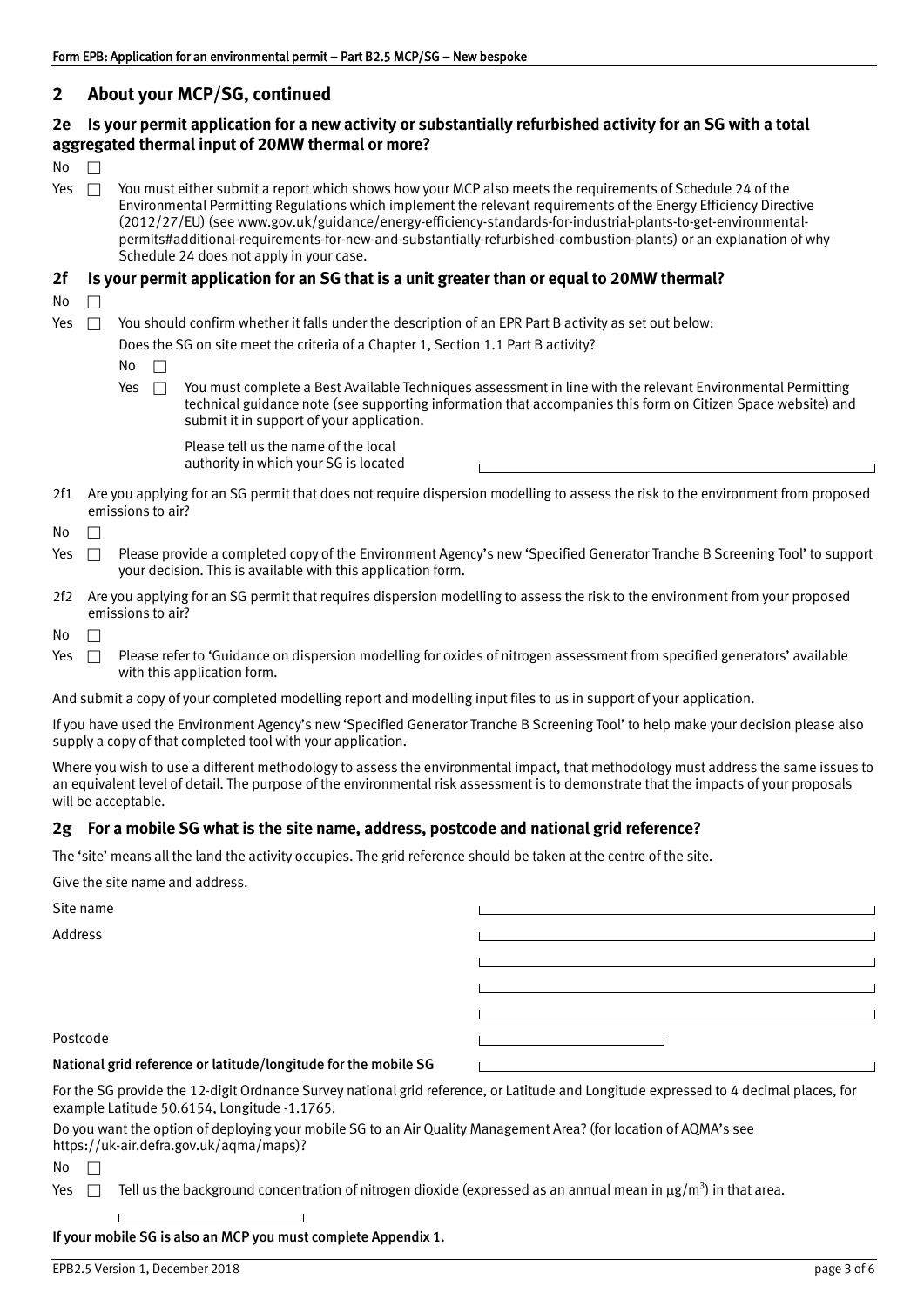#### <span id="page-3-0"></span>**3 Your ability as an operator**

#### **3a Relevant offences**

Have you, or any other relevant person, been convicted of any relevant offence?

| No  | ☑ | Now go to question 3b                                                |                                                                                                                             |
|-----|---|----------------------------------------------------------------------|-----------------------------------------------------------------------------------------------------------------------------|
| Yes |   | Please give details below                                            |                                                                                                                             |
|     |   | Name of the relevant person                                          |                                                                                                                             |
|     |   | Title (Mr, Mrs, Miss and so on)                                      |                                                                                                                             |
|     |   | First name                                                           |                                                                                                                             |
|     |   | Last name                                                            |                                                                                                                             |
|     |   | Date of birth (DD/MM/YY)                                             |                                                                                                                             |
|     |   | Position held at the time of the offence                             |                                                                                                                             |
|     |   | Name of the court where the case was dealt with                      |                                                                                                                             |
|     |   | Date of the conviction (DD/MM/YYYY)                                  |                                                                                                                             |
|     |   | Offence and penalty set                                              |                                                                                                                             |
|     |   | Date any appeal against the conviction will be heard<br>(DD/MM/YYYY) |                                                                                                                             |
|     |   | have given the extra sheet.                                          | If necessary, use a separate sheet to give us details of other relevant offences and tell us below the reference number you |

Document reference of the extra sheet

#### **3b Finances**

Please note that if you knowingly or carelessly make a statement that is false or misleading to help you get an environmental permit (for yourself or anyone else), you may be committing an offence under the Environmental Permitting (England and Wales) Regulations 2016.

Do you or any relevant person or a company in which you were a relevant person have current or past bankruptcy or insolvency proceedings against you?

- No  $\Box$  Now go to question 3c ✔
- Yes  $\Box$  Please give details below, including the required set-up costs (including infrastructure) and maintenance costs for the proposed facility against which a credit check may be assessed.

We may want to contact a credit‐reference agency for a report about your business's finances.

#### **3c Management systems**

You must have an effective, written management system in place that identifies and reduces the risk of pollution. You may show this by using a certified scheme or your own system.

Your permit requires you (as the operator) to ensure that you manage and operate your activities in accordance with a written management system.

You can find guidance on management systems on the GOV.UK website here www.gov.uk/guidance/de[velop‐a‐management‐system‐environmental‐permits](https://www.gov.uk/guidance/develop-a-management-system-environmental-permits).

Tick this box to confirm that you have read the guidance and your management system will meet our requirements ✔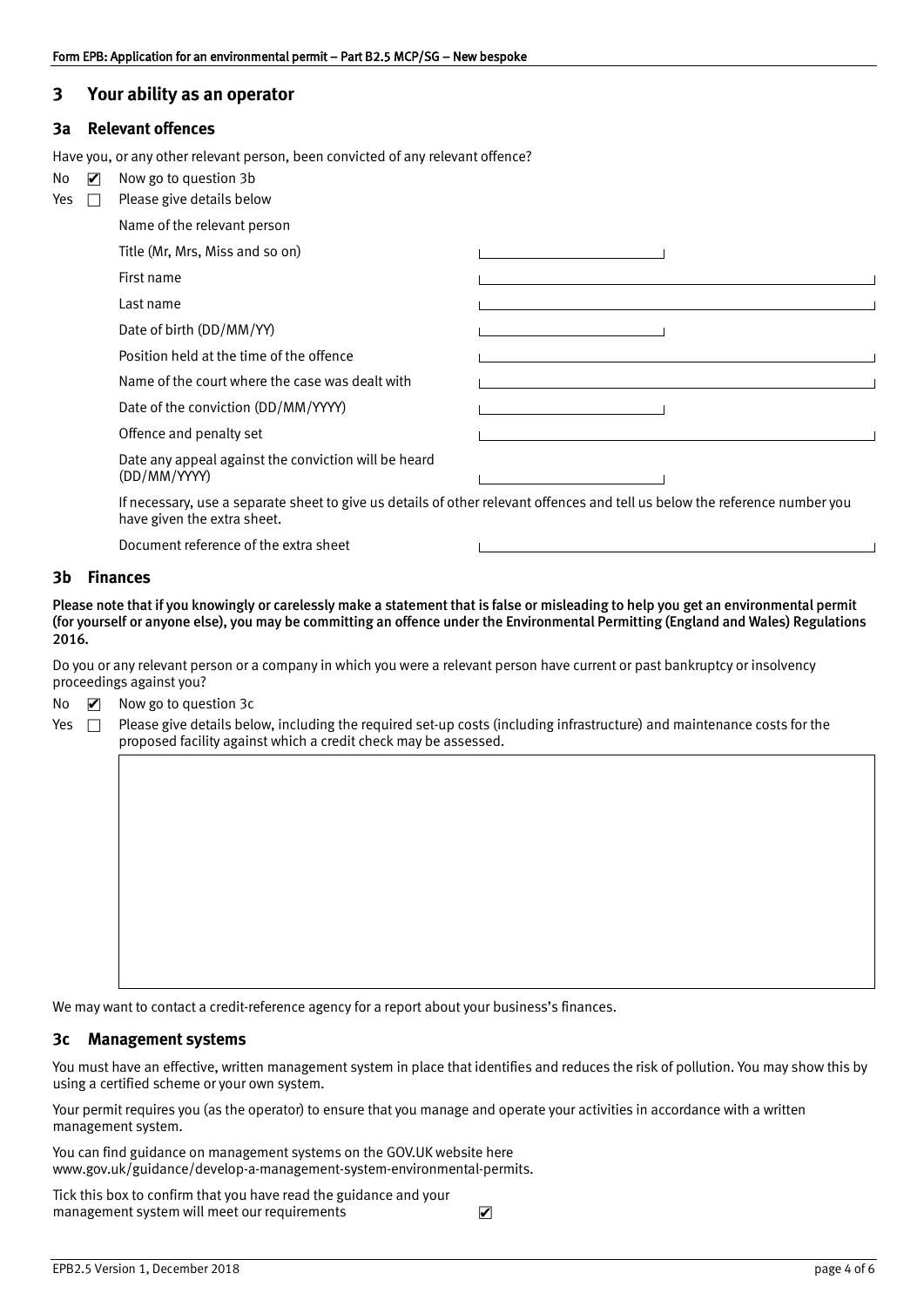## <span id="page-4-0"></span>**4 Consultation**

## **4a Is the MCP or SG located within an Air Quality Management Area (AQMA)?**

Check here [https://uk‐air.defra.gov.uk/aqma/maps](https://uk-air.defra.gov.uk/aqma/maps).

- No  $\triangleright$  Now go to section 5 ✔
- Yes  $\Box$  What is the name of the AQMA?

What is the name of the local authority?

# **5 Supporting information**

## **5a Provide a non‐technical summary of your application**

Write a non-technical summary that explains your application in non-technical language as much as possible avoiding technical terms, detailed data and scientific discussion. It should include a summary of the regulated facility, a summary of the key technical standards and control measures arising from your risk assessment. If your application is for mobile plant describe the mobility of your plant and how you intend to operate.

Document reference of the summary

BSPB208 Non Technical Summary

## **6 How to contact us**

If you need help filling in this form, please contact the person who sent it to you or contact us as shown below.

General enquiries: 03708 506 506 (Monday to Friday, 8am to 6pm)

Textphone: 03702 422549 (Monday to Friday, 8am to 6pm)

Email: [enquiries@environment‐agency.gov.uk](mailto:enquiries@environment-agency.gov.uk)

Website: [www.gov.uk/government/organisations/environment‐agency](http://www.gov.uk/government/organisations/environment-agency)

If you are happy with our service, please tell us. It helps us to identify good practice and encourages our staff. If you're not happy with our service, please tell us how we can improve it.

## **Please tell us if you need information in a different language or format (for example, in large print) so we can keep in touch with you more easily.**